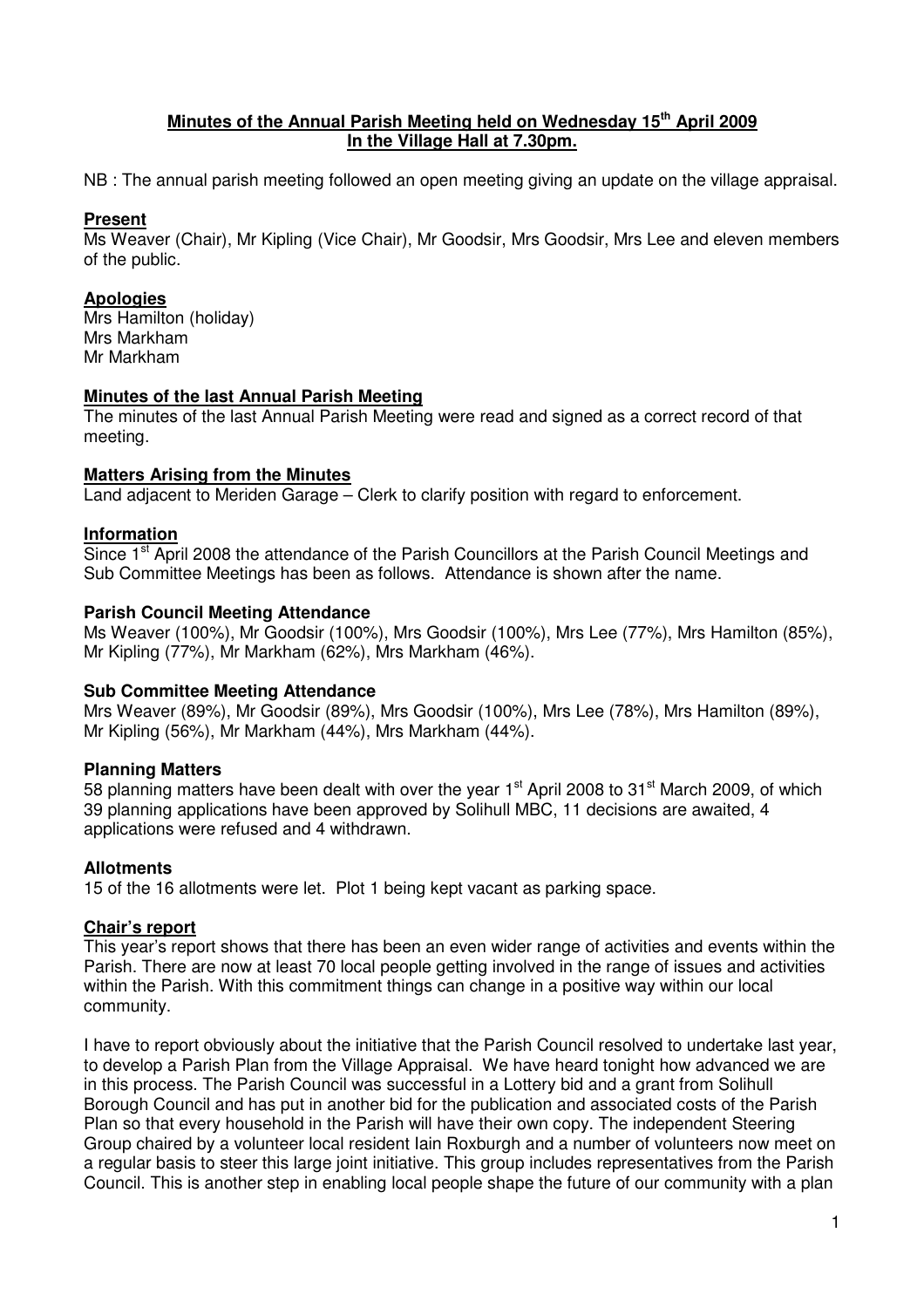of action and it will help influence decision makers especially Solihull Metropolitan Borough Council. The return rate of the Appraisal Questionnaire was 60% - a huge result and greater than the USA election return rate! There have been a number of public meetings about this which have been very well attended and up date newsletters have been delivered to every household and business. Iain Roxburgh and I including representatives from the steering group presented the results to Solihull Council officers and members in the Council Chamber. This event was hosted by the Mayor David Bell.

We have carried out our intentions of our communication strategy where we have improved communication with people and businesses in and around Meriden. We have had a number of public meetings which have included discussions about the Village Appraisal, Transport issues, Anti-Social Behaviour, and the Playing Fields development. All these have been very well attended. The website (www. meridenparishcouncil.org.uk) has continued to be used and contains pictures of the Parish Councillors, minutes of the meetings, links to other organisations and District Councillors. There is a "What's On" section thanks to the information supplied by the Meriden Mag and the Meriden Festival website, and a village blog where people can put their views and comments to the Parish Council.

Our involvement continues with Solihull Area Committee of the Warwickshire and West Midlands Association of Local Councils where representatives from all the Solihull parish and town councils meet. I have been elected Chair again of this group and this has continued to raise the profile of Meriden. Issues that are common amongst all the Councils are discussed e.g. community speed watch, alcohol free zones.

Parish Councillors are now representatives on a number of committees: Meriden School Board of Governors, Conservation Committee, Village Hall Committee, Solihull Area Committee, SMBC Standards Committee, Police Rural Assembly, War memorial committee. We have also met with Meriden School Council where the children chose amongst themselves a piece of equipment for the present playing fields which hopefully will be installed by the summer holidays.

The development of the playing field on the Hampton Lane site and the new housing development on the existing playing fields has continued to move forward slowly. The developer has been identified by SMBC. This will be Taylor Wimpey and the Parish Council has asked them to have a public meeting to discuss the plans and hopefully improve working together. A date is being discussed at the moment.

The duck pond needs some extensive work. Investigations have identified that work needs to be done and this will be a joint project with SMBC and a Lottery bid will be done so that we can complete the work.

A joint initiative with the police begins this month, Community Speed Watch. This project trains people to use a speed device. From the Appraisal, key roads have been identified as problem areas. These will be targeted by the teams. Anyone who is interested please come and volunteer. Training is provided by the police and a full risk assessment is done by them to ensure the safety of all volunteers.

SMBC was overall winner in the city category of the national Britain in Bloom competition. The Borough scooped a silver-gilt award and 'Overall Winner' after representing the Heart of England region in the competition for the first time in 10 years. The Green was entered into the Heart of England in Bloom competition but was not put through to the final stages. We set up a Football Academy during the summer holidays last year which was successful especially for the younger age group. We need a volunteer who can undergo or has a Level 1 Coaching Certificate so we can do this again this year.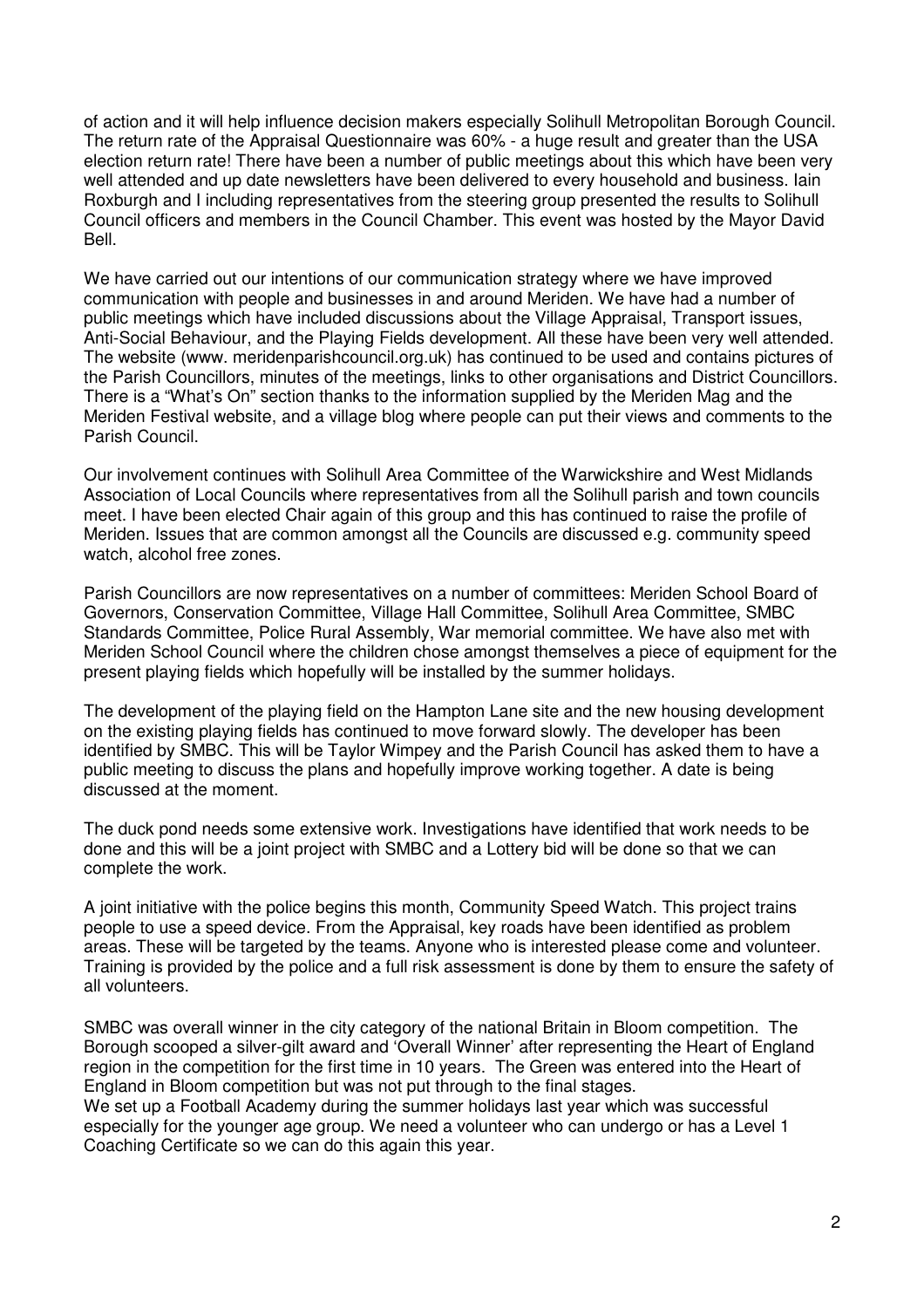The Remembrance Day service road closures had to be organised locally again by volunteers this year and which was done very successfully. This will continue in future years. Community surgeries continue to be held once a month at the library. Any member of the public can talk to the police representative and the neighbourhood coordinator from SMBC.

All of the allotments have been let this year. The Parish Council was assisted by the Mayor of Solihull, SMBC and the Probation Service in a "big tidy up". The allotment holders are now in the process of setting up their own allotment association.

The Meriden Festival grows from strength to strength and has had regular successful events including the Cyclists Memorial, Meriden Festival Fair (Centre Celebrations), Kinwalsey Tree Service and this year Jazz on the Lawn. The 5th Meriden Motorcycle Megaride took place on Sunday 8th June 2008 at the playing fields. Organised by the Rotary Club of Meriden in aid of the County Air Ambulance, the event began mid morning when a huge number of motorcyclists rode in from Leamington Spa. live music was provided by the Coleshill Brass Band, there were a falconry display and an exhibition of paintings by local artists from the Meriden Art Group. The Meriden Festival website has more information www.meriden-festival.org.uk.

The Meriden Mag continues to be delivered by volunteers to each and every household on a quarterly basis. It is an excellent means of communicating Meriden issues and information. The results from the Appraisal questionnaire showed that the Mag is by far the most used and valued source of information about Meriden and the events and activities in the Parish.

Alan Lole again organised The Meriden Tree of Thought, the fourth special Village tree, in aid of Macmillan Cancer Support raised £2310 through the dedication of a light in memory of a friend or loved one. This tree had over 1600 lights and looked spectacular. Next year we have been promised that the tree will not attempt to emulate the Leaning Tower of Pisa!

Julie Hall the Parish Clerk has been a great support to me as Chair and also the Council as a whole. She has nearly completed her CILCA qualification which is an essential criterion for us to Apply for Quality Parish status.

The goals for the Parish Council for the next 12 – 18 months are to:

- 1. Complete the Parish Plan
- 2. To complete the criteria to apply for Quality Parish Status
- 3. To continue to improve communication with residents, businesses, District Councillors and Officers from Solihull MBC.

Rosie Weaver Chair April 2009

## **Accounts**

Meriden Parish Council Accounts for 2007/2008 have been completed and an unqualified opinion was given by Clement Keys and signed on 29<sup>th</sup> July 2008 in accordance with the guidance issued by the Audit Commission. Copies of the accounts are available.

## **Any other reports**

Copy of the Village Hall Management Committee accounts ending 31<sup>st</sup> December 2008 has been received and to be circulated.

## **Matters Arising from the Public Present**

1 Parish Council should also be in receipt of War Memorial Committee Accounts.

ACTION : Clerk to obtain.